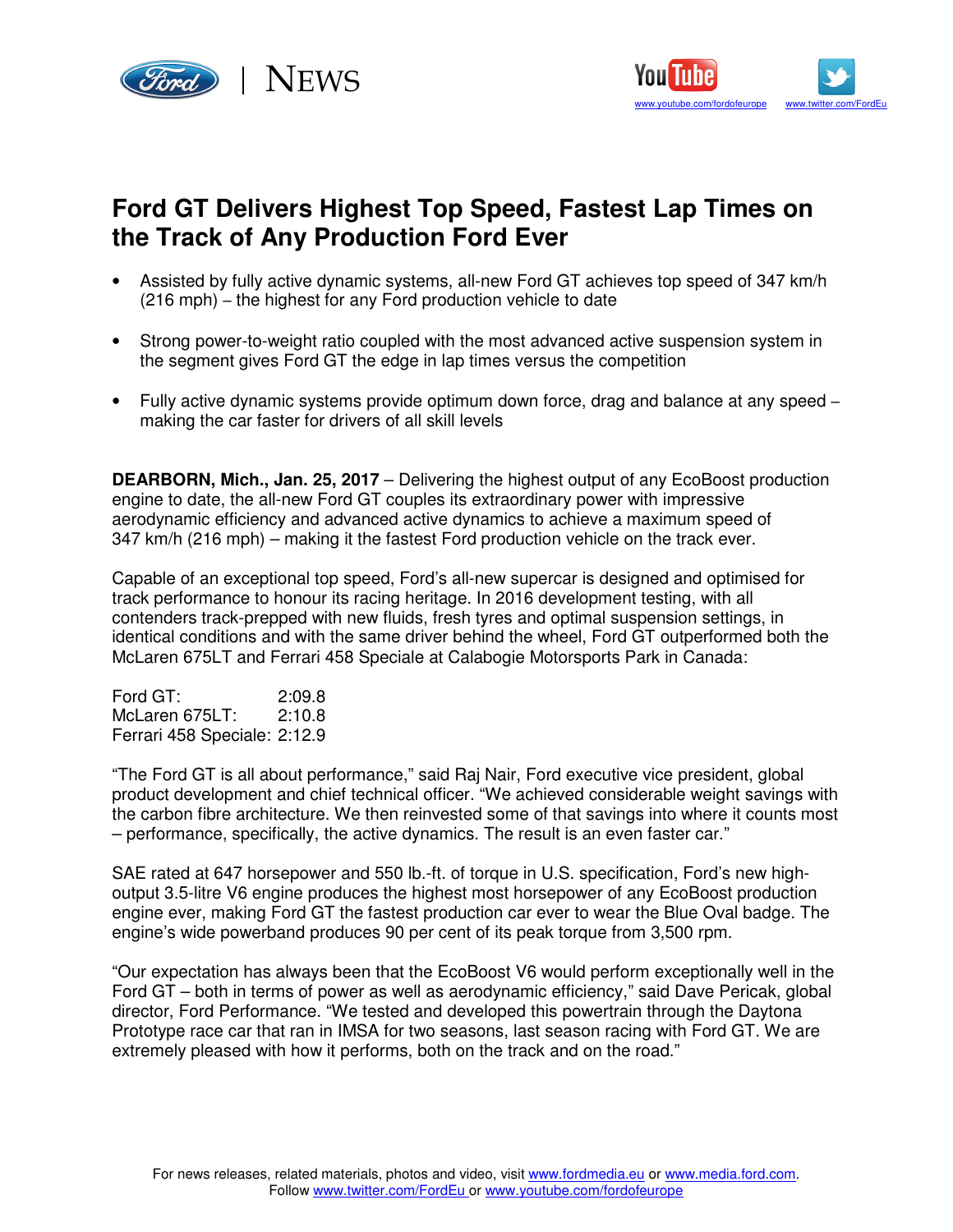Ford GT's dryweight is less than 1,400 kg, which places the supercar between its two primary competitors, the McLaren 675LT and Ferrari 488. Ford GT's power-to-weight ratio is 2.14 kg per horsepower in U.S. specification.

The active dynamic systems – for both suspension and aerodynamics – are designed to make the car perform with optimum downforce, drag and balance at any speed, creating a faster setup regardless of driver skill.

Ford GT, with no excuses to give, has proven itself time and again, racing to class wins at Le Mans and numerous other tracks in both IMSA and WEC last season. The production Ford GT shares a great deal with the high-performance track version, with advanced aero and suspension features taking performance to new heights.

For more information on Ford GT, please visit www.fordgt.com. Technical specifications below.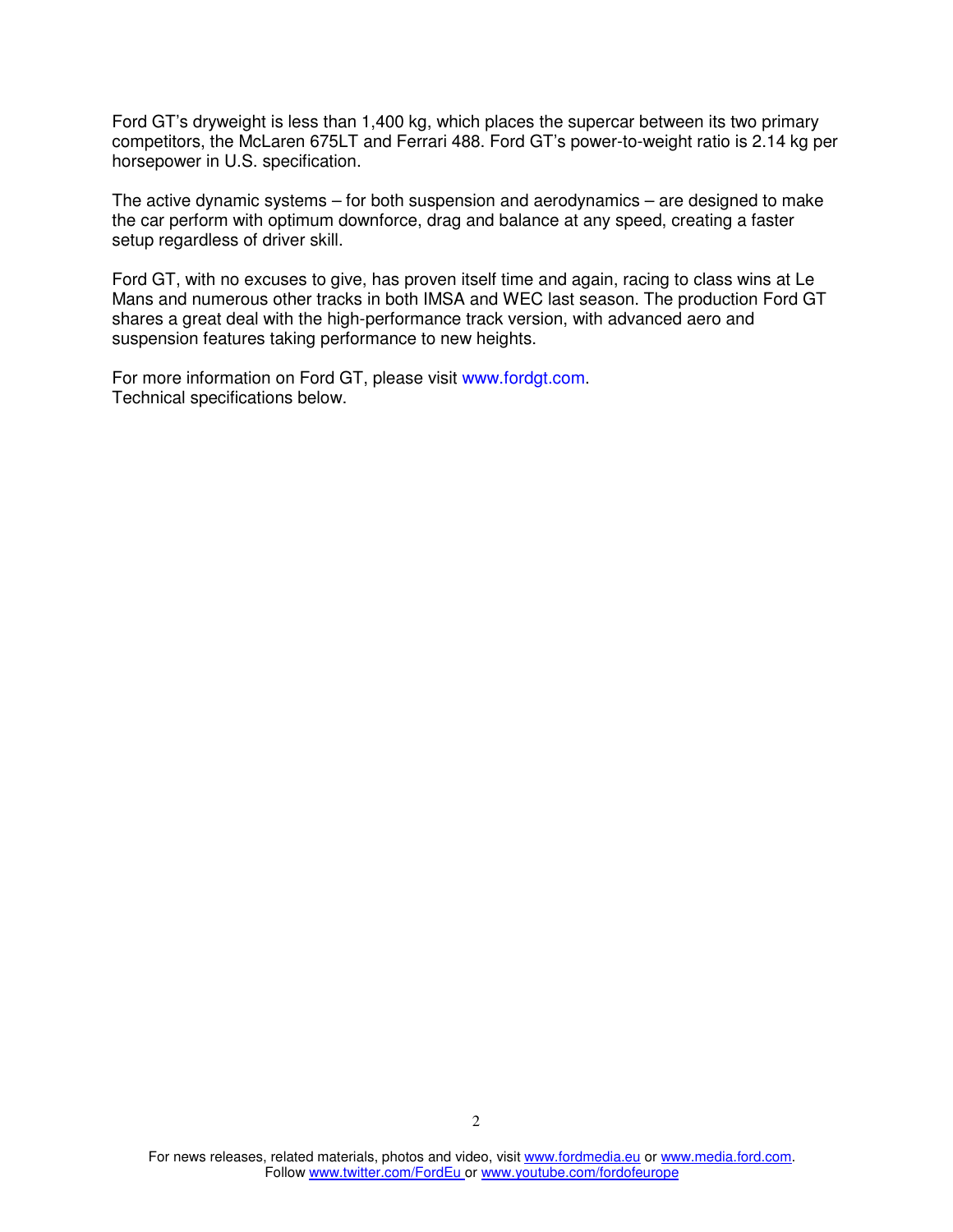## **2017 FORD GT TECHNICAL SPECIFICATIONS**

| <b>BODY</b>                                               |       |                                                                                                                                                   |  |  |
|-----------------------------------------------------------|-------|---------------------------------------------------------------------------------------------------------------------------------------------------|--|--|
| Construction                                              |       | Carbon fibre monocoque with integrated steel roll cage and aluminium<br>substructure                                                              |  |  |
| Body style                                                |       | Mid-engine, rear-wheel drive with active aerodynamics and suspension                                                                              |  |  |
| Final assembly location                                   |       | Markham, Ontario, Canada                                                                                                                          |  |  |
| <b>ENGINE</b>                                             |       |                                                                                                                                                   |  |  |
|                                                           |       | 3.5L Twin Turbocharged EcoBoost V6                                                                                                                |  |  |
| Configuration                                             |       | Aluminium block and heads                                                                                                                         |  |  |
| Intake manifold                                           |       | Cast aluminium                                                                                                                                    |  |  |
| Exhaust manifolds                                         |       | Cast stainless steel                                                                                                                              |  |  |
| Valvetrain                                                |       | Double overhead camshaft, four valves per cylinder, Twin-Independent<br>Variable Camshaft timing, low-friction roller-finger-follower rocker arms |  |  |
| Valve diameter/lift                                       |       | Intake:<br>37.4 mm / 9.96 mm<br>Exhaust: 31.6 mm / 11.0 mm                                                                                        |  |  |
| Pistons                                                   |       | Cast aluminium                                                                                                                                    |  |  |
| Connecting rods                                           |       | Fully-machined forged steel                                                                                                                       |  |  |
| Ignition                                                  |       | Coil-on-plug                                                                                                                                      |  |  |
| Bore x stroke                                             |       | 92.51 mm x 86.7 mm                                                                                                                                |  |  |
| Displacement                                              |       | 3,497 cc                                                                                                                                          |  |  |
| Compression ratio                                         |       | 9.0:1                                                                                                                                             |  |  |
| Engine control system                                     |       | Ford PCM                                                                                                                                          |  |  |
| Horsepower (SAE)                                          |       | 647 hp @ 6250 RPM (U.S. values, European values pending certification)                                                                            |  |  |
| Torque (SAE)                                              |       | 550 lb-ft @ 5900 RPM (U.S. values, European values pending certification)                                                                         |  |  |
| Recommended fuel                                          |       | <b>98 RON</b>                                                                                                                                     |  |  |
| Fuel capacity                                             |       | 57.5 litres                                                                                                                                       |  |  |
| Fuel delivery                                             |       | Sequential electronic direct and port fuel injection                                                                                              |  |  |
| Oil capacity                                              |       | 14.5 litres                                                                                                                                       |  |  |
| Lubrication                                               |       | 4-stage external dry sump oil pump                                                                                                                |  |  |
| EPA-estimated<br>fuel economy ratings                     |       | European values TBD                                                                                                                               |  |  |
| <b>DRIVETRAIN</b>                                         |       |                                                                                                                                                   |  |  |
| Rear-wheel drive with limited-slip differential<br>Layout |       |                                                                                                                                                   |  |  |
|                                                           |       | TRANSMISSION: Getrag 7DCL750: Seven-Speed Dual-Clutch Transaxle                                                                                   |  |  |
| <b>Gear ratios</b>                                        |       |                                                                                                                                                   |  |  |
| 1st                                                       | 3.397 |                                                                                                                                                   |  |  |
| 2nd                                                       | 2.186 |                                                                                                                                                   |  |  |
| 3rd                                                       | 1.626 |                                                                                                                                                   |  |  |
| 4th                                                       | 1.285 |                                                                                                                                                   |  |  |
| 5th                                                       | 1.029 |                                                                                                                                                   |  |  |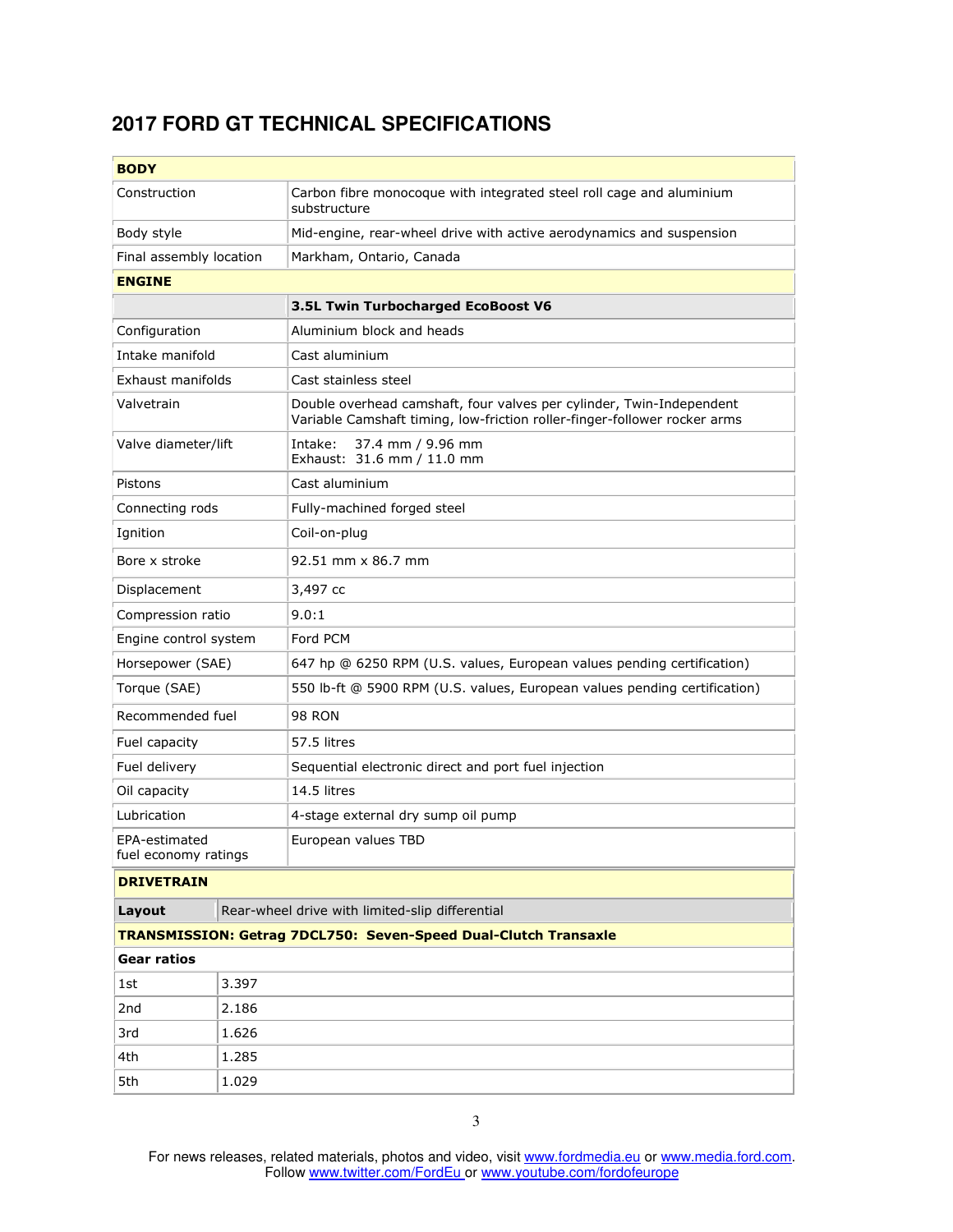| 6th                             | 0.839                                                                                                                                                                                                                        |  |  |  |
|---------------------------------|------------------------------------------------------------------------------------------------------------------------------------------------------------------------------------------------------------------------------|--|--|--|
| 7th                             | 0.634                                                                                                                                                                                                                        |  |  |  |
| Final drive                     | 3.667                                                                                                                                                                                                                        |  |  |  |
| <b>SUSPENSION</b>               |                                                                                                                                                                                                                              |  |  |  |
| Front                           | Unequal length upper and lower control arms, pushrod/rocker-activated torsion bar/coil<br>spring and electronically-adjustable DSSV® dampers; two-position ride height/spring rate<br>system with additional front lift mode |  |  |  |
| Rear                            | Unequal length upper and lower control arms, pushrod/rocker-activated torsion bar/coil<br>spring and electronically-adjustable DSSV® dampers; two-position ride height/spring rate<br>system                                 |  |  |  |
| <b>STEERING</b>                 |                                                                                                                                                                                                                              |  |  |  |
| <b>Type</b>                     | Hydraulic power-assisted rack-and-pinion                                                                                                                                                                                     |  |  |  |
| Ratio                           | 14.8:1                                                                                                                                                                                                                       |  |  |  |
| Turning circle,<br>kerb-to-kerb | 12.2 metres                                                                                                                                                                                                                  |  |  |  |
| <b>BRAKES</b>                   |                                                                                                                                                                                                                              |  |  |  |
| Type                            | Four-wheel power carbon ceramic matrix disc brakes with four-sensor, four-channel<br>antilock braking system and AdvanceTrac® electronic stability control                                                                   |  |  |  |
| Front                           | 394 mm x 36 mm, floating-type vented and cross-drilled discs, Brembo six-piston fixed<br>aluminium callipers                                                                                                                 |  |  |  |
| Rear                            | 360 mm x 32 mm vented discs and cross-drilled discs, Brembo four-piston fixed<br>aluminium callipers, electronically actuated Brembo spot calliper parking brake                                                             |  |  |  |
| <b>WHEELS AND TIRES</b>         |                                                                                                                                                                                                                              |  |  |  |
| Standard (F)                    | 20 inch x 8.5 inch forged alloy wheels with 245/35 R20 Michelin Pilot Sport Cup 2 tyres                                                                                                                                      |  |  |  |
| Standard (R)                    | 20 inch x 11.5 inch forged alloy wheels with 325/30 R20 Michelin Pilot Sport Cup 2 tyres                                                                                                                                     |  |  |  |
| Optional (F)                    | 20 inch x 8.5 inch carbon fibre wheels with 245/35 R20 Michelin Pilot Sport Cup 2 tyres                                                                                                                                      |  |  |  |
| Optional (R)                    | 20 inch x 11.5 inch carbon fibre wheels with 325/30 R20 Michelin Pilot Sport Cup 2 tyres                                                                                                                                     |  |  |  |
|                                 |                                                                                                                                                                                                                              |  |  |  |

| <b>DIMENSIONS</b>   |                                                                              |  |  |  |
|---------------------|------------------------------------------------------------------------------|--|--|--|
| <b>EXTERIOR</b>     |                                                                              |  |  |  |
| Wheelbase           | 2,710 mm                                                                     |  |  |  |
| Overall length      | 4,779 mm                                                                     |  |  |  |
| Overall width       | 2,003 mm (body) / 2,238 mm (mirrors extended) /<br>2,114 mm (mirrors folded) |  |  |  |
| Overall height      | 1,109 mm (normal ride height); 1,063 mm (low ride height)                    |  |  |  |
| Track: front / rear | 1,694 mm /1,662 mm                                                           |  |  |  |
| Ground Clearance    | 120 mm (normal ride height) 70 mm (low ride height)                          |  |  |  |
| Approach Angle      | 9.5 degrees (normal) 13.0 degrees (front lift)                               |  |  |  |
| Drag Coefficient    | 0.388 (V-Max Mode)                                                           |  |  |  |
| <b>Frontal Area</b> | 1.779 $m2$                                                                   |  |  |  |
| CdA                 | $0.690 \; \text{m}^2$                                                        |  |  |  |
| <b>INTERIOR</b>     |                                                                              |  |  |  |
| Seating capacity    | 2                                                                            |  |  |  |
| Front headroom      | 908 mm                                                                       |  |  |  |